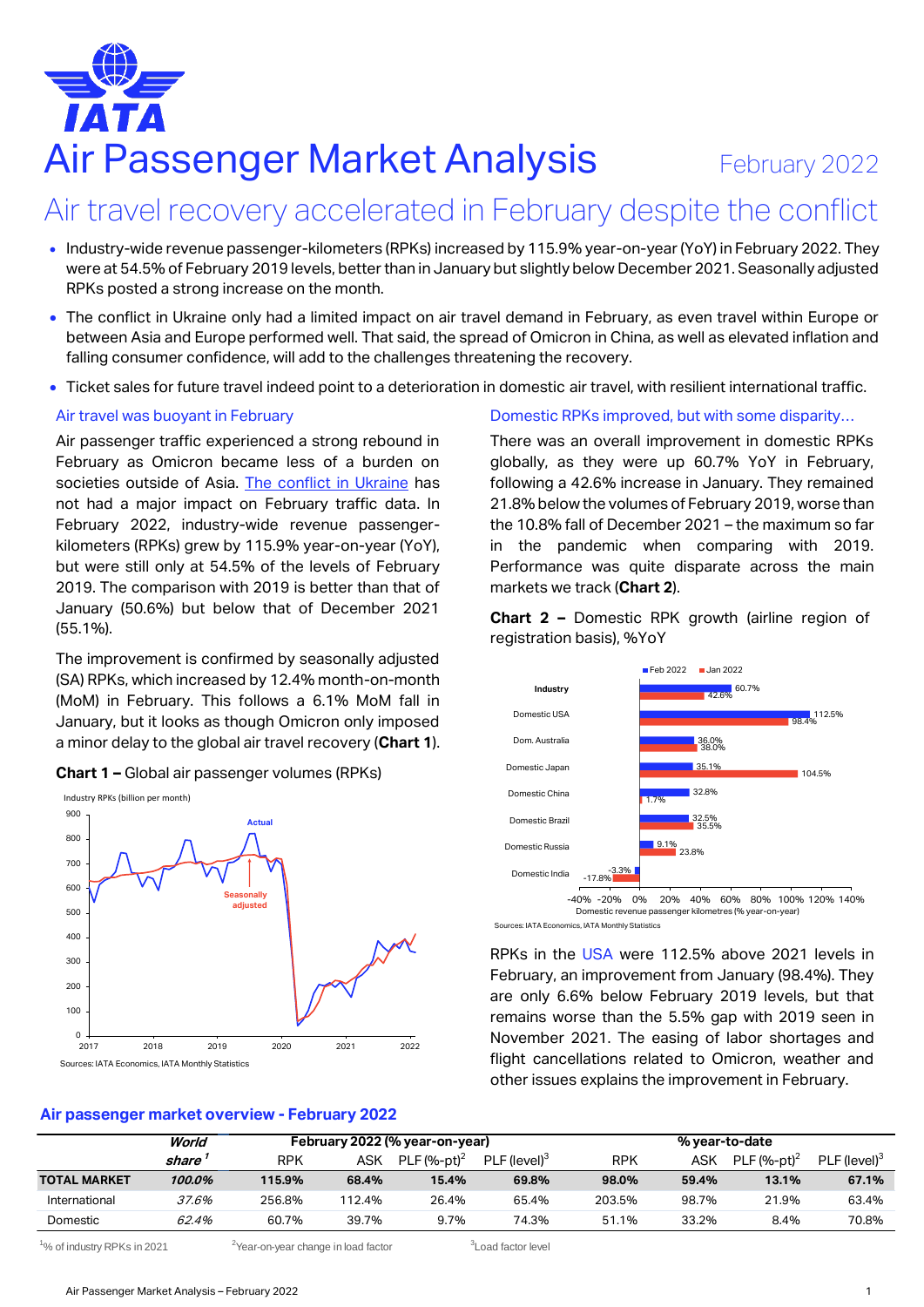Domestic air travel in Australia grew by 36.0% YoY in February, in line with the previous month. The upshot is that traffic remains 53.8% below February 2019, and also lower than Q2 2021, before the Delta variant hit. There was a small deterioration in domestic RPKs in Brazil, which were up 32.5% YoY in February. India's domestic air travel volumes fell by 3.3% YoY in February, an improvement from the 17.8% drop the month before.

Japan was strongly impacted by the spread of the Omicron variant in February, leading to the highest number of deaths and severe cases in the crisis so far. Although no strict lockdowns have been used, travelers have usually followed advice to limit domestic trips, resulting in RPKs being only 35.1% above 2021 levels in February. This is down from 104.5% in January. RPKs are 64.8% below February 2019 values – the worst among the countries we track – and there was a 26.1% MoM fall in SA RPKs.

YoY growth in domestic RPKs in China improved from 1.7% in January to 32.8% in February. This is however partly due to base effect related to the timing of Chinese New Year, as the comparison with 2019 only improved marginally (to 35.3% below February 2019) while SA traffic volumes were flat. Domestic RPKs will drop in March due to lockdowns and travel restrictions that follow the spread of Omicron in the country.

Perhaps surprisingly, Russia was not the worst performer in terms of domestic RPKs growth. It was still at 9.1% YoY in February, despite the start of the conflict with Ukraine on 24 February. That said, SA RPKs dropped by 14.6% MoM, and ticket sales point to clear deteriorations from March onwards.

#### … while all the main international regions progressed

International RPKs rose by 256.8% YoY in February, a clear sign of the significant progress achieved in the recovery during the past twelve months (**Chart 3**).

**Chart 3 –** International RPK growth (airline region of registration basis), %YoY



Airlines based in **Europe** performed the best in YoY terms in February, although that is partly due to a favorable base effect. International RPKs are 45.4% below levels of February 2019, and SA RPKs climbed by 11.1% MoM. The impact of the war in Ukraine has been relatively limited so far for this region, outside of international Russia and countries neighboring the conflict. In fact, traffic between Europe and Asia rose by 9.6% MoM in seasonally adjusted terms, while traffic Within Europe was up 30.3% on the same basis. The whole region was in the midst of a strong recovery when the war started (**Chart 4**).

#### **Chart 4**: Seasonally adjusted international RPKs

Seasonally adjusted RPKs (Indexed, Jan 2020 = 100)



More [precise ticket sales data](https://www.iata.org/en/iata-repository/publications/economic-reports/ticket-sales-for-us-to-europe-travel-highlight-resilient-confidence/) suggest the fall in traveler confidence was moderate, and that it rebounded rapidly. What is more, refugee movements within Europe led to a strong surge in outbound travel from countries neighboring Ukraine. That will partly insulate the region from any large fall in traffic in March.

Carriers in Latin America and North America saw similar improvements in YoY international RPK growth, which was at respectively 242.7% and 236.7% in February. In both regions, international traffic volumes are around 40% below February 2019. International RPKs of airlines based in the Middle East were up 215.3% in February 2022 versus February 2021.

The recovery remains slow for airlines registered in Asia. In February, their international RPKs grew 144.4% YoY, a sign of the progress that has already been made. RPKs were 88.0% below February 2019 levels, but there is comfort from the upward trend in SA RPKs. The recent news of the easing of travel restrictions in many countries in the region (South Korea, New Zealand, Singapore, Thailand…) is a positive.

Airlines based in Africa experienced a 69.5% YoY growth rate in their international RPKs in February. The same metric was 52.0% below its level of February 2019, worse than other regions outside of Asia. This highlights the challenges facing the continent as vaccination rates are low, and with a difficult economic outlook for emerging markets.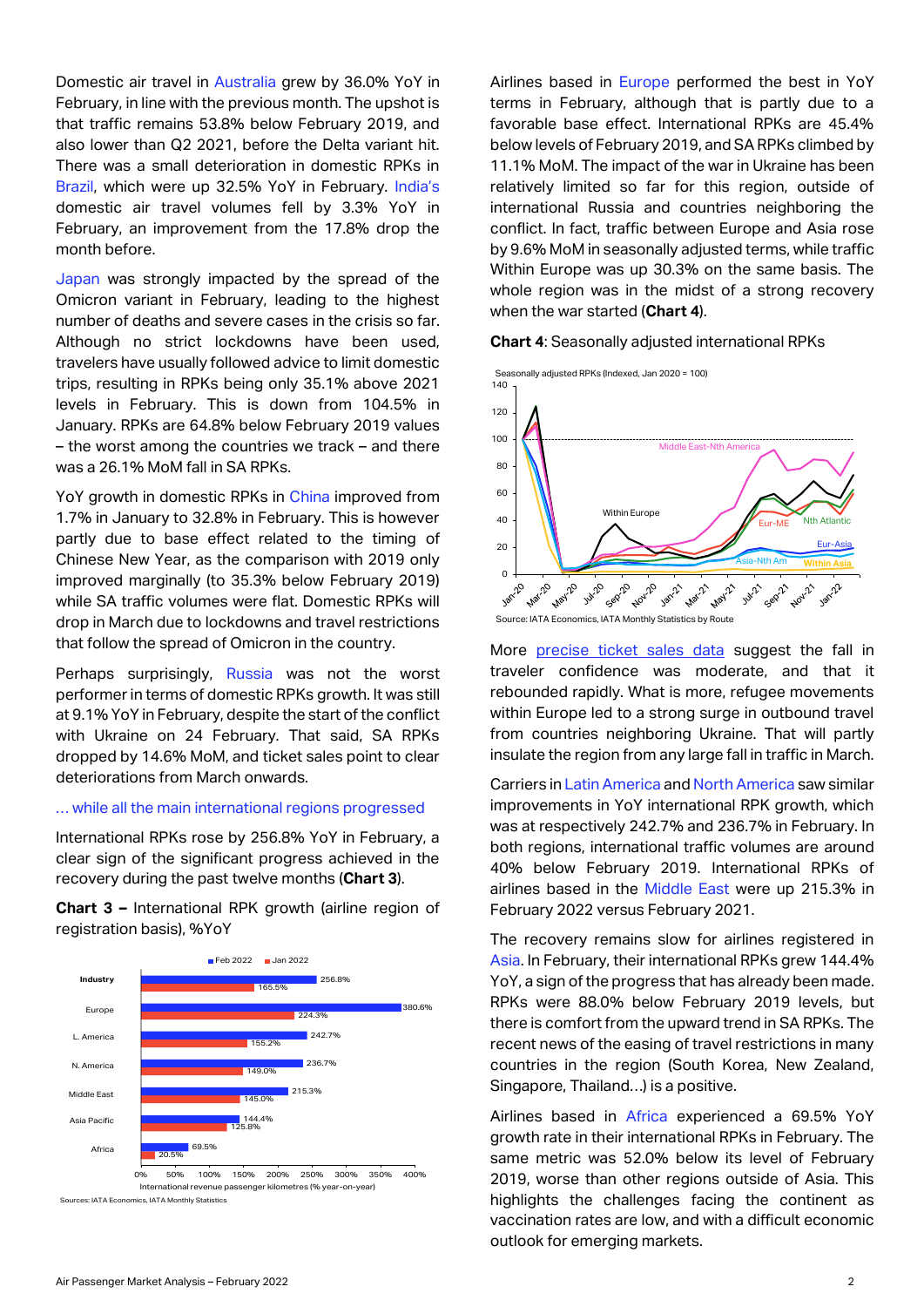#### Premium and economy travel are recovering in line

The pace of the recovery has been similar across cabin classes. Economy RPKs – which also include premium economy but only make up a small part of the total – were at 37% of January 2020 levels in January 2022, and up 178% YoY. Premium RPKs – which capture first and business classes – were at 38% of January 2020 values and up 165% YoY in January 2022, the latest data point. While demand for business travel is slower to recover, this is offset by higher willingness to pay from leisure travelers (**Chart 5**).

#### **Chart 5**: International RPKs by cabin class



#### More capacity together with improving load factors

Air passenger capacity was only marginally impacted by Omicron in January, and improved again in February. Industry-wide available seat-kilometers (ASKs) increased by 68.4% YoY in February. They are down 37.0% versus February 2019.

The global passenger load factor (PLF) was at 69.8% in February, up 15.4 percentage points (ppts) YoY. It remains 13.4ppts below February 2019, better than in January (18.9ppts) but worse than prior to Omicron (11.7ppts in November 2021).

#### Forward bookings show further damage from Omicron

The war in Ukraine and its ramifications, the spread of Omicron in China, and elevated global inflation will all put downward pressures on RPKs in March and after.

That said, tickets sold in recent weeks for future travel point to ongoing resilience. International bookings dropped a bit following the start of the conflict, but recovered after a few days and have trended sideways since then. The upward trend seen in late-January to early-February had already paused just before the war, suggesting that it may have other causes.

Domestic ticket sales have however been trending downwards over the same period, and are currently around 33% below 2019 levels. Bookings for trips within Russia are 20-25% below 2019 levels in late-March, worse than prior to the war (10-15% above in mid-February). But it is mainly domestic China that drives the deterioration, with bookings pointing to a severe impact from the wave of Omicron spreading there in late March (**Chart 6**).

**Chart 6**: Passenger ticket sales (dom. vs. int'l), global



### Consumer confidence has dropped sharply

The link between air travel demand and inflation is not straightforward. Higher inflation does not necessarily entail higher fares – at least not immediately – while higher fares may not meaningfully dampen demand during recovery periods or when there is a strong willingness to travel. In particular, the elevated excess savings consumers in advanced economies accumulated in 2020 and 2021 may temporarily insulate them from price increases.

What is clearer is that consumer confidence has fallen sharply since mid-2021. The OECD's consumer confidence index has declined to values close to those of late-2020. Most economies have seen a decline, although some are still close to or above the long-term average (China, Germany…). Typically, lower confidence means consumers may hold off from large purchases, such as travel by air (**Chart 7**).

#### **Chart 7**: Consumer confidence compared to average



IATA Economics [economics@iata.org](mailto:economics@iata.org) 6 April 2022